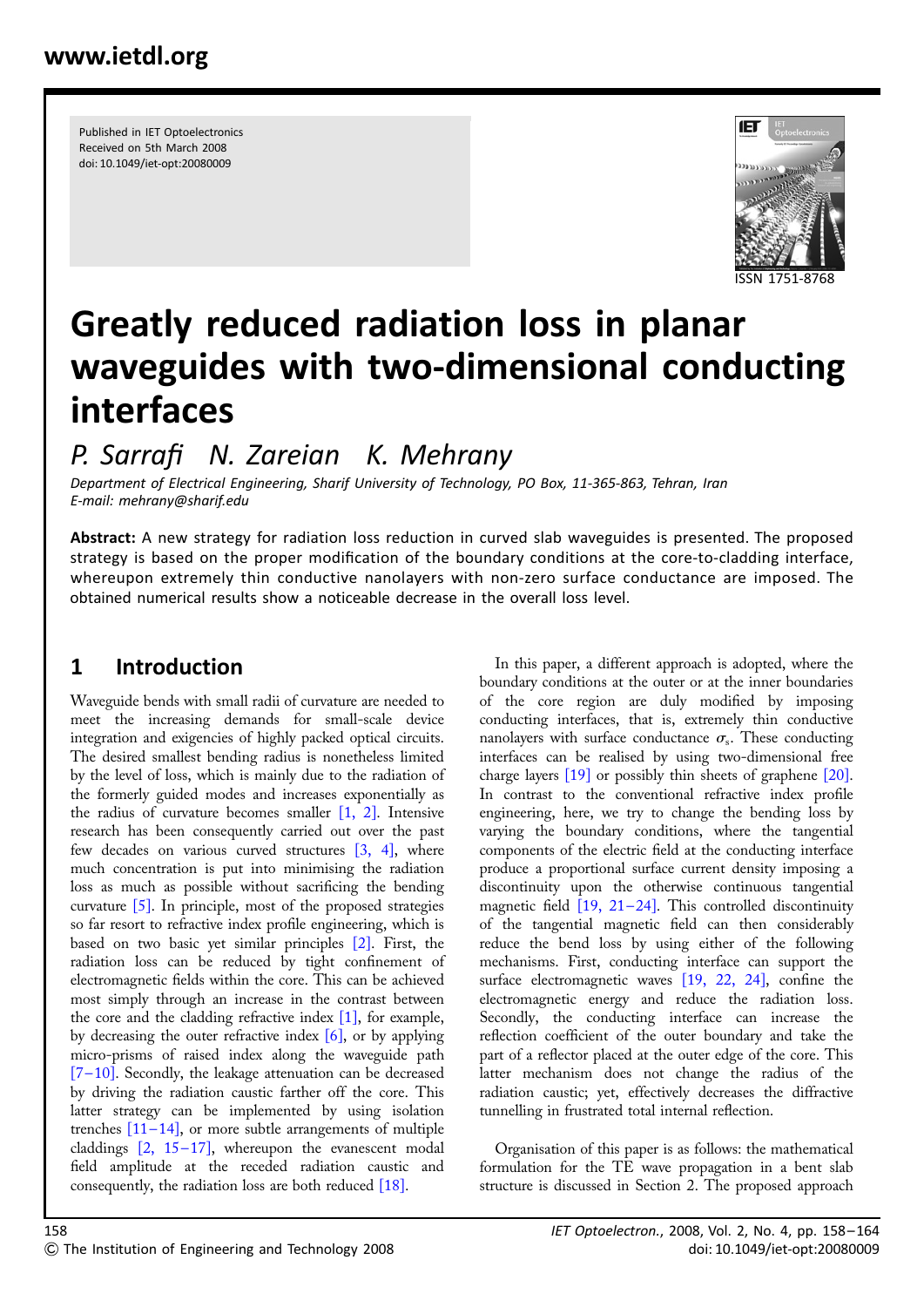is, however, general and can be similarly followed for the analysis of the TM wave propagation in any planar structure with discrete refractive index variations. In Section 3, bent loss reduction in a typical planar structure with conducting interface is numerically studied. Electric field profiles of different leaky modes are also presented and the underlying physics of bent loss reduction is briefly revealed. Further considerations are given in Section 4. Finally, conclusions are made in Section 5.

#### 2 Formulation

A number of methods have been reported for the analysis of curved waveguides  $[25-35]$ . Here, we follow a rigorous modal analysis, where electromagnetic fields are given in terms of Bessel and Hankel functions, that is, the exact solution of Helmholtz equation with piecewise constant refractive indices in cylindrical coordinates  $(r, \phi, z)$ . In the following, we consider TE polarised waves propagating in a bent planar waveguide, which is geometrically invariant with respect to  $\phi$ . The transverse electric field  $E_z$  then assumes the following form [36]

$$
E_z = S(r) \exp(-j\beta r_0 \phi)
$$
 (1)

where  $\beta$  stands for the complex propagation constant of the wave and  $S(r)$  is governed by the following equation [27]

$$
\frac{1}{r}\frac{\partial}{\partial r}\left(r\frac{\partial S}{\partial r}\right) - \frac{\beta^2 r_0^2}{r^2}S + k_0^2 n^2(r)S = 0\tag{2}
$$

Here,  $k_0$  represents the wavenumber in vacuum and  $r_0$  denotes the central curvature radius shown in  $Fig. 1$ . In this structure, where the refractive index profile  $n(r)$  is constant within radial intervals  $r < r_1$ ,  $r_1 < r < r_2$  and  $r_2 < r$ , the general solution of (2) can be easily written in terms of Bessel and Hankel functions [36]

$$
S = \begin{cases} C J_{\nu}[k_0 n_0 r], & r < r_1 \\ A H_{\nu}^{(1)}[k_0 n_1 r] + B H_{\nu}^{(2)}[k_0 n_1 r], & r_1 \le r \le r_2 \\ D H_{\nu}^{(2)}[k_0 n_0 r], & r_2 < r \end{cases}
$$
(3)

Although the appropriate conditions at singular end points, that is, at  $r \to 0$  and  $r \to \infty$ , are already put into the preceding functional form, the governing boundary conditions for tangential electromagnetic fields at the inner and outer boundaries, that is, at  $r = r_1$  and  $r = r_2$ , remain



Figure 1 Bent wavequide with central radius  $r_0$ 

to be applied. These conditions read as [13, 24]

$$
\begin{cases} E_z(r_i^+) = E_z(r_i^-), \\ H_{\phi}(r_i^+) - H_{\phi}(r_i^-) = \sigma_{s,i} E_z, \end{cases} \quad i = 1, 2 \tag{4}
$$

where  $\sigma_{s,i}$  represents the conductance of two-dimensional charge carriers imposed at the interface  $r = r_i$ . It can be described by using the Drude-like expression for conventional 2D electron/hole gas systems, for example, in GaAs/GaAlAs quantum-well structures, or the Dirac spectrum for massless electrons in graphene sheets [22].

To facilitate future calculations, surface conductance  $\sigma_i$  is normalised to intrinsic wave impedance, whereupon  $\alpha_i$ , that is, normalised surface conductivity, is introduced

$$
\sigma_{s,i} = -j \left(\frac{\varepsilon_0}{\mu_0}\right)^{1/2} \alpha_i \tag{5}
$$

Although essentially a complex number,  $\sigma_i$  is almost imaginary at terahertz frequencies at which the scattering rate of 2D charge carriers can be neglected. This also holds true in graphene sheets, where the damping effects are shown to be negligible even at the room temperature [22]. Therefore  $\alpha_i$  is practically an almost a real number.

Now, applying the appropriate boundary conditions (4) to the proposed ansatz for  $S(r)$ , and after some algebraic manipulations, the non-trivial solution can be found only under a certain condition, which is governed by the dispersion equation.

Inspection of this equation clearly reveals that non-zero surface conductance, that is,  $\alpha_i \neq 0$ , can substantially change the overall electromagnetic behaviour and consequently, the modal behaviour. This can be physically understood in terms of the created surface current density, which obviously imposes a certain discontinuity upon the formerly continuous tangential magnetic field. Such possible alterations are further discussed through various numerical examples in the next two sections

$$
M = \begin{bmatrix} H_v^1[k_0n_1r_1] & H_v^2[k_0n_1r_1] & -J_v[k_0n_0r_1] \\ n_1H_v^{1'}[k_0n_1r_1] & n_1H_v^{2'}[k_0n_1r_1] & -n_0J_v'[k_0n_0r_1] \\ H_v^1[k_0n_1r_2] & H_v^2[k_0n_1r_2] & 0 \\ n_1H_v^{1'}[k_0n_1r_2] & n_1H_v^{1'}[k_0n_1r_2] & 0 \\ 0 & 0 & 0 \\ 0 & -H_v^2[k_0n_0r_2] \\ -n_0H_v^{2'}[k_0n_0r_2] + \alpha_2H_v^2[k_0n_0r_2] \end{bmatrix}
$$
 (6)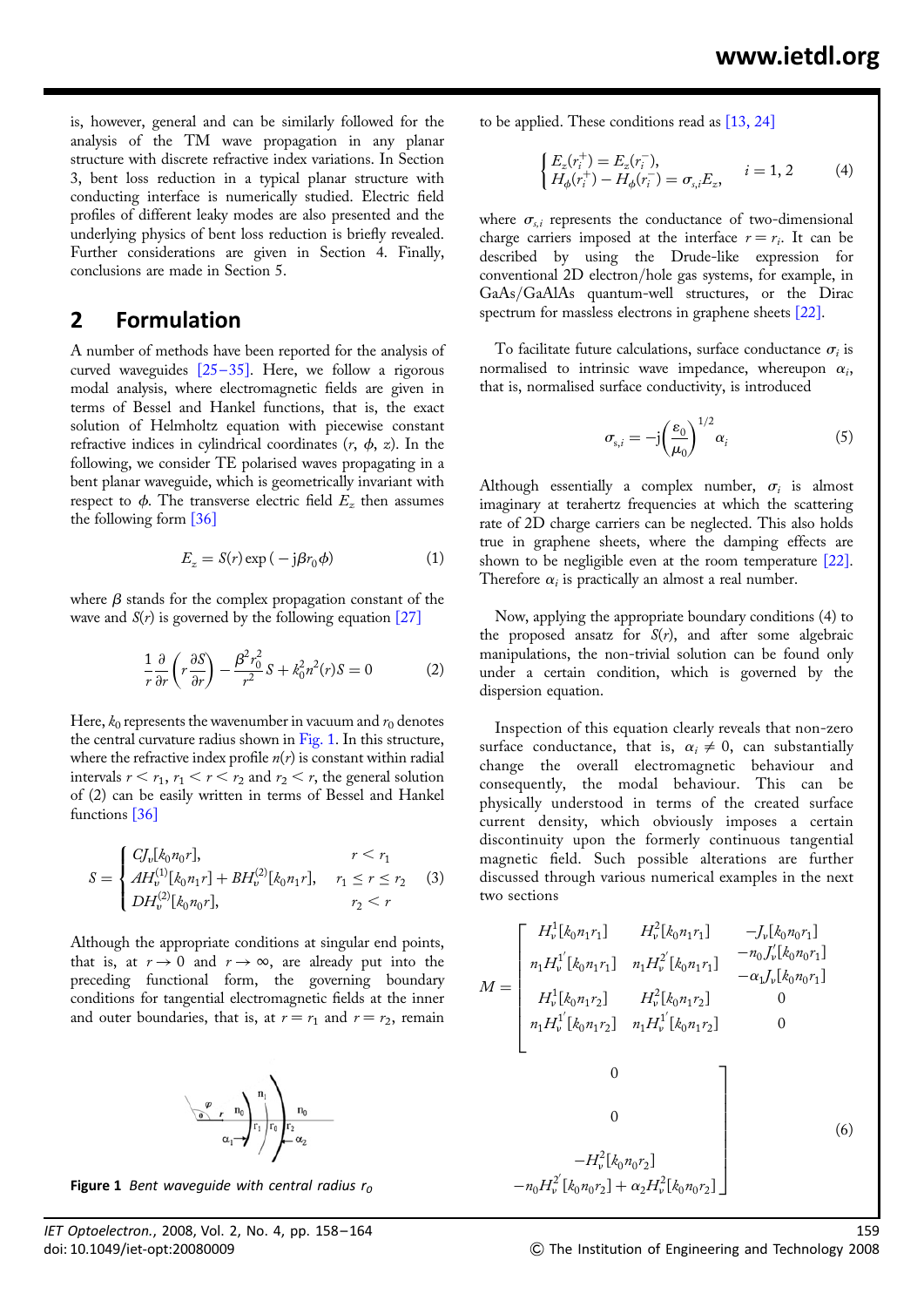### 3 Bend loss reduction

In this section, different bend loss reduction mechanisms based on non-zero surface conductance are investigated by numerically studying a typical bent planar waveguide with the following parameters:  $r_2 - r_1 = 4\lambda$ ,  $r_0 = 2000\lambda$ ,  $n_1 = 1.503$  and  $n_0 = 1.5$ . Although a special case, this example clearly demonstrates how the bend loss can be largely reduced by using the non-zero surface conductance. It also provides the basic understanding of the main physical principles behind the observed benefits of using the proposed strategy. Clearly, either or both of the interfaces can be conductive, yet, the outer interface at  $r = r<sub>2</sub>$ , whereof the electromagnetic energy radiates away, is here chosen to have a non-zero surface conductance, that is,  $\alpha_2 \neq 0$ . Numerical study of the most general case is therefore deferred to next section, where more complicated combinations are considered.

#### 3.1 Radiation loss reduction in the principal mode

Here, the propagation constant of the first-order leaky mode in the aforementioned structure is more closely examined. In Fig. 2, the attenuation level of total loss, that is, the imaginary part of the propagation constant  $\beta$ , is plotted against the real and imaginary parts of the normalised surface conductivity  $\alpha_2$ . The imaginary part of the normalised surface conductivity is always positive, as it represents the inevitable loss. The real part of the normalised surface conductivity, in contrast, could be either positive or negative. If it is positive, then conventional Drude-like electrons, for instance, in GaAs/AlGaAs quantum well structures, are involved [22]. If it is negative, the overall surface conductivity mainly consists of the inter-band contribution, as it could be the case in graphene sheets [22].

Inspection of this figure, however, reveals several interesting features. These features can be easily understood

in terms of the electromagnetic role that non-zero surface conductivity plays.

In case the imaginary part of surface conductivity is positive, that is, the real part of  $\alpha_2$  is negative, electromagnetic energy has a propensity to be localised [19, 21, 22] and exhaustive radiation loss could therefore be prevented. This can be easily seen by the comparison of Figs. 3 and 4, which show the electric field profiles of the first-order leaky mode, respectively, with  $\alpha_2 = 0$  and  $-0.2$ . Although the above-mentioned electromagnetic confinement can considerably abate the radiation loss level, it is inherently sensitive to the imaginary part of  $\alpha_2$ , that is, the ohmic loss that the confined wave is now doomed to encounter while propagating along the interface. This point is clearly demonstrated in the zoomed-in inlay of Fig. 2, where the attenuation level is shown to sharply rise as the imaginary part of  $\alpha_2$ , that is, the real part of surface conductivity representing the ohmic loss, increases.

In case the imaginary part of surface conductivity is negative, that is, the real part of  $\alpha_2$  is positive, electromagnetic energy cannot be localised to cause any drastic change of radiation loss. Nevertheless, the presence of positive  $\alpha_2$  increases the electromagnetic reflection coefficient of the boundary whereupon a conducting sheet is introduced [37]. Therefore the electromagnetic energy of the wave will be pushed back to the core, whence the diffractive tunnelling in frustrated total internal reflection will be further decreased.

This is clearly demonstrated in Figs.  $5a$  and  $5b$ , which show the electric field profile with  $\alpha_2 = 0.2$  and 1, respectively. Concentration of electromagnetic energy in the core, as it is shown in Fig. 5, explains the relatively low sensitivity of the overall radiation loss to the imaginary part of  $\alpha_2$ , that is, the ohmic loss.



Figure 2 Attenuation level of loss for the first-order leaky mode against the real and imaginary parts of  $\alpha$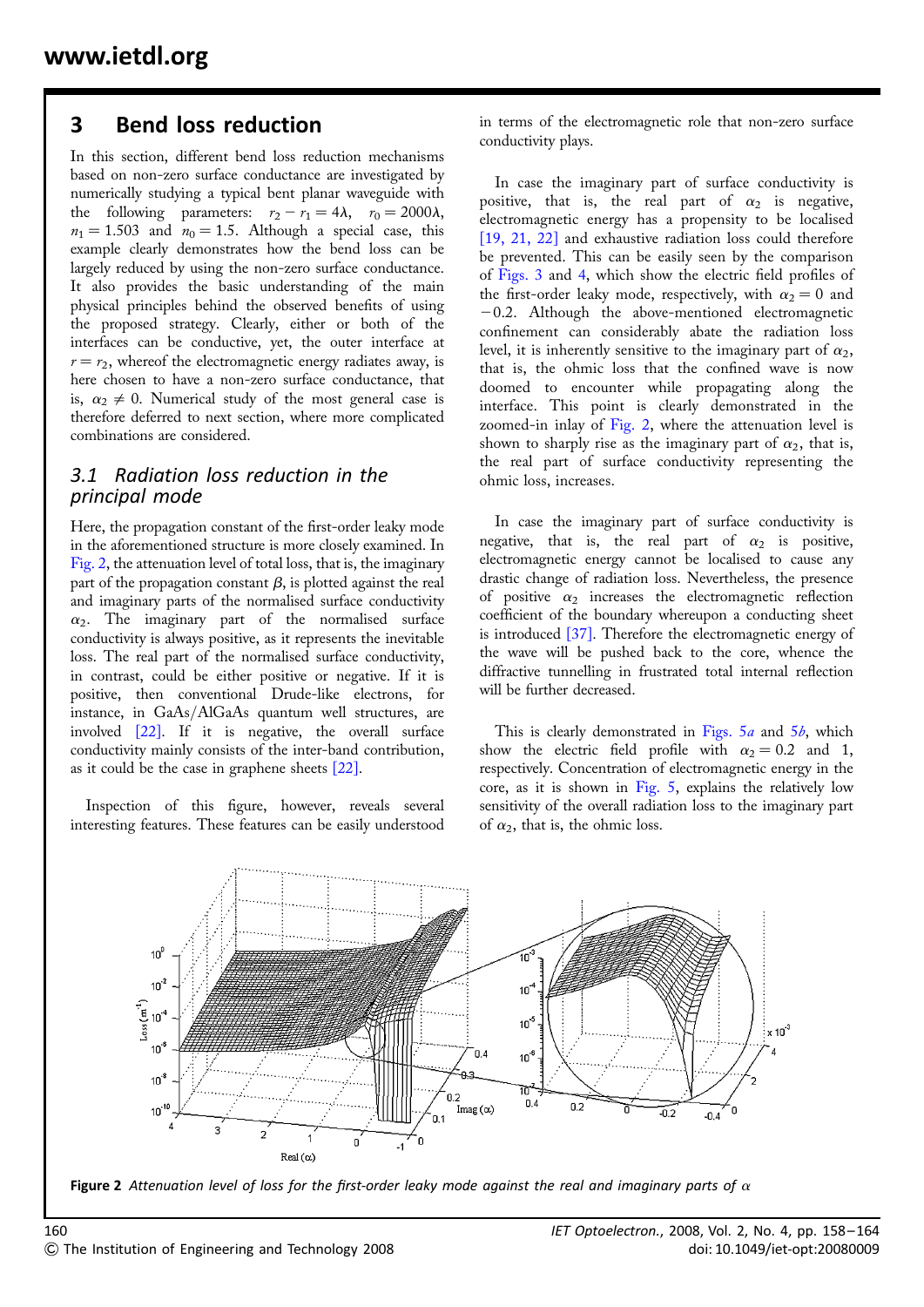

Figure 3 Electrical wavefunction of first mode against  $r-r_1$ with  $\alpha_1 = \alpha_2 = 0$ ,  $\beta_1/k_0 = 1.5021 - 4.725 \times 10^{-4}$  i Inner and outer boundaries are shown by using solid lines

Two different mechanisms are therefore perceptible. In the first mechanism, electromagnetic energy is more strongly bound at the outer interface than it formerly was. Although the radiation loss is drastically decreased in this fashion, the ohmic loss, which is inevitably incurred, is likely to become the dominant loss factor. In the second mechanism, however, the electromagnetic energy is pushed back to the core, where the ohmic loss of conducting layers cannot cause much trouble.

These mechanisms are controlled by the algebraic sign of the real part of the normalised surface conductivity, which happens to be a crucial factor in determining how the overall loss level will change.



**Figure 4** Electrical wavefunction of first mode against  $r-r_1$ with  $\alpha_1 = 0$ ,  $\alpha_2 = -0.2$ :  $\beta_1/k_0 = 1.5064 - 5.386 \times 10^{-6}$  i



Figure 5 Electrical wavefunction of first mode against  $r-r_1$  with

a  $\alpha_1 = 0$ ,  $\alpha_2 = 0.2$ ,  $\beta_1/k_0 = 1.5006 - 1.714 \times 10^{-4}$  i b  $\alpha_1 = 0$ ,  $\alpha_2 = 1$ ,  $\beta_1/\kappa_0 = 1.5001 - 1.312 \times 10^{-5}$  i

#### 3.2 Radiation loss reduction in the second mode

This section is devoted to the propagation constant of the second-order leaky mode in the aforementioned structure. In Fig. 6, the attenuation level of loss is similarly plotted against the real and imaginary parts of the normalised surface conductivity  $\alpha_2$ . Although the preceding mechanisms are still working, the observed radiation loss reduction conspicuously differs when the second-order mode is considered. This difference, which is strong enough to kill one mode and keep the other, can be understood by noting that the electromagnetic profile of the second-order mode has two antinodes and is consequently harder to confine. As a result, the overall loss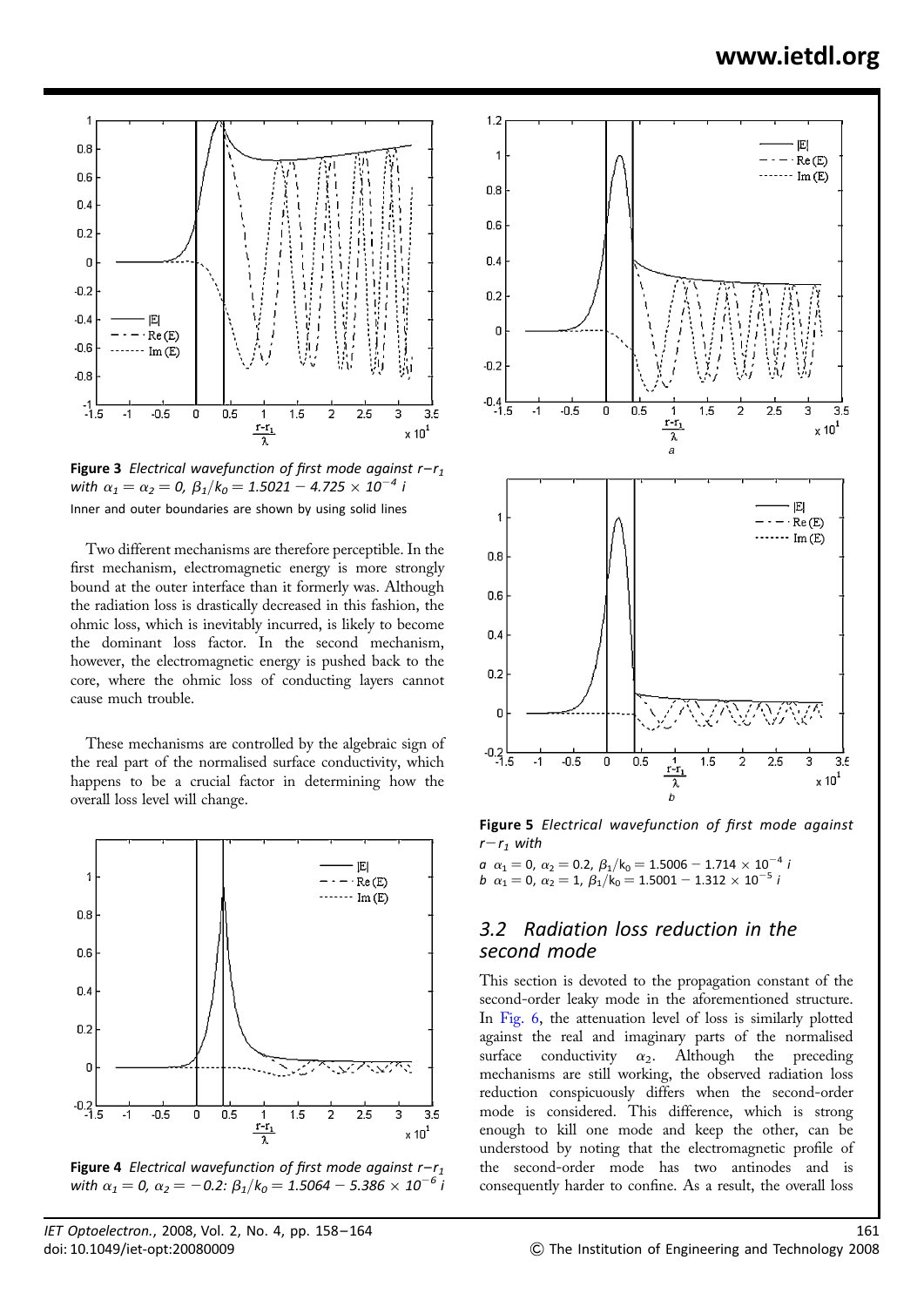

Figure 6 Loss against real and imaginary parts of  $\alpha$  for the second leaky mode

level is not much sensitive to the ohmic loss incurred by introducing surface conductivity. This is clearly shown in Fig. 6, where the increase of the imaginary part of  $\alpha_2$  does not cause any sharp rise in the observed attenuation level even if the real part of  $\alpha_2$  is negative.

In Fig. 7, the transverse electric field profile of the secondorder mode is plotted with  $\alpha_2 = 0$ . This figure clearly demonstrates why the second-order mode is lossier than the principal mode.

## 4 Further considerations

In this section, we consider the most general case where both the boundaries at  $r = r_1$  and  $r = r_2$  are assumed conducting, that is,  $\alpha_1 \neq 0$  and  $\alpha_2 \neq 0$ .



Figure 7 Electrical wavefunction of second mode against  $r - r_1$  with  $\alpha_1 = \alpha_2 = 0$ ,  $\beta_2 / k_0 = 1.4972 - 1.814 \times 10^{-3} i$ 



Figure 8 Electric field profile

a Electric field profile of the first-order mode propagating in the last structure with  $\alpha_1 = -0.2$  and  $\alpha_2 = -0.2$  is plotted:  $\beta_1/k_0 = 1.5064 - 4.451 \times 10^{-6}$ i

b Electric field profile of the second-order modes propagating in the last structure with  $\alpha_1 = -0.2$  and  $\alpha_2 = -0.2$  is plotted:  $\beta_2/k_0 = 1.5032 - 4.436 \times 10^{-5}$ i

In case the inner boundary is conducting and the real part of the normalised surface conductivity is positive, then the electromagnetic energy will be expelled forward whence it more easily radiates away. This can be explained by the increased reflection from the core to inner cladding interface. Therefore the real part of the normalised surface conductivity at  $r = r_1$  should be always negative or else the overall loss level increases.

As the presence of negative  $\alpha_1$  results in further confinement of the electromagnetic energy, combination of two conducting interfaces with negative normalised surface conductivities at  $r = r_1$  and  $r = r_2$  is expected to decrease the overall loss level. This combination, however, is much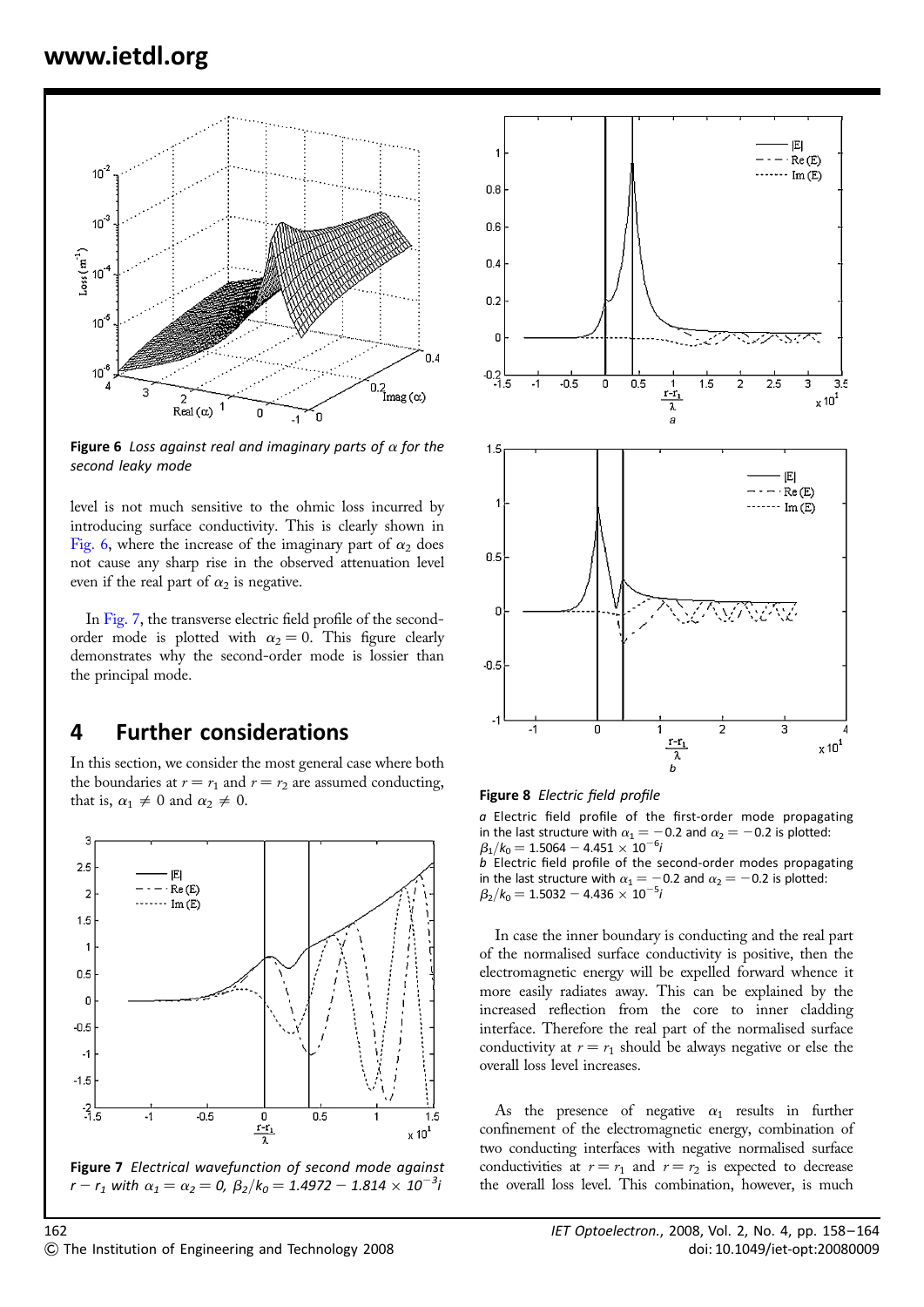

Figure 9 Electric field profile

a Electric field profile of the first-order mode propagating in the last structure with  $\alpha_1 = -0.2$  and  $\alpha_2 = +0.2$  is plotted:  $\beta_1/k_0 = 1.5037 - 3.0447 \times 10^{-6}h$ 

b Electric field profile of the second-order mode propagating in the last structure with  $\alpha_1 = -0.2$  and  $\alpha_2 = +0.2$  is plotted:  $\beta_1/k_0 = 1.4977 - 6.6495 \times 10^{-4}i$ 

more effective for the second-order leaky mode, where the presence of two antinodes makes energy confinement more difficult to achieve. This is clearly shown in Figs.  $8a$  and  $8b$ , where the electric field profile of the first- and second-order modes propagating in the same structure with  $\alpha_1 = -0.2$ and  $\alpha_2 = -0.2$  are plotted.

Similarly, the combination of negative  $\alpha_1$  and positive  $\alpha_2$ brings forth a slight improvement over the case, where  $\alpha_1 = 0$  and the real part of the normalised surface conductivity at  $r = r_2$  is positive. This is demonstrated in

Figs. 9*a* and 9*b*, where the electric field profile of the firstand second-order modes propagating in the same structure with  $\alpha_1 = -0.2$  and  $\alpha_2 = 0.2$  are plotted.

# 5 Conclusion

In this paper, extremely thin conductive nanolayers with nonzero surface conductance  $\sigma_s$  are employed to alter the electromagnetic boundary conditions at the core-tocladding interface. In this fashion, the radiation loss of the curved structure can be reduced because of two different reasons. First, the electromagnetic energy could be further confined to the core. Secondly, the reflection coefficient of the outer interface could be increased to frustrate the electromagnetic tunnelling. Different numerical examples are given, unfavourable effects of the ohmic loss are taken into account and the presented results are intuitively interpreted.

### 6 References

[1] LADOUCEUR E., LOVE J.D.: 'Silica based buried channel waveguides and devices' (Chapman & Hall, London, 1996)

[2] TOMLJENOVIC-HANIC S., LOVE J.D., ANKIEWICZ A.: 'Effect of additional layers on bend loss in buried channel waveguides', IEE Proc., Optoelectron., 2003, 150, (3), pp. 259– 265

[3] LEWIN L., CHANG D.C., KUESTER E.F.: 'Electromagnetic waves and curved structures, 'IEE Electromagnetic Waves Series' (Peter Peregrinus, Ltd., Stevenage, Herts, England, 1997), vol. 2, p. 205

[4] SPORLEDER F., UNGER H.G.: 'Waveguides tapers transitions and couplers' (IEE-Press, Peter Peregrinus Ltd., Steveage London, 1979)

[5] NEUMANN E.G., RICHTER W.: 'Sharp bends with low losses in dielectric optical waveguides', Appl. Opt., 1983, 22, pp. 1016– 1022

[6] MAJD M., SCHUPPERT B., PETERMANN K.: '90° S-bends in  $Ti:LiNbO<sub>3</sub>$  waveguides with low losses', IEEE Photonics Technol. Lett., 1993, 5, pp. 806-808

[7] HIRAYAMA K., KOSHIBA M.: 'A new low-loss structure of abrupt bends in dielectric waveguides', J. Lightwave Technol., 1992, 10, pp. 563-569

[8] KOROTKY S.K., MARCATILI E.A.J., VESELKA J.J., BOSWORTH R.H.: 'Greatly reduced losses for small-radius bands in Ti:LiNbO<sub>3</sub> waveguides', Appl. Phys. Lett., 1986, 48, (2), pp. 92– 94